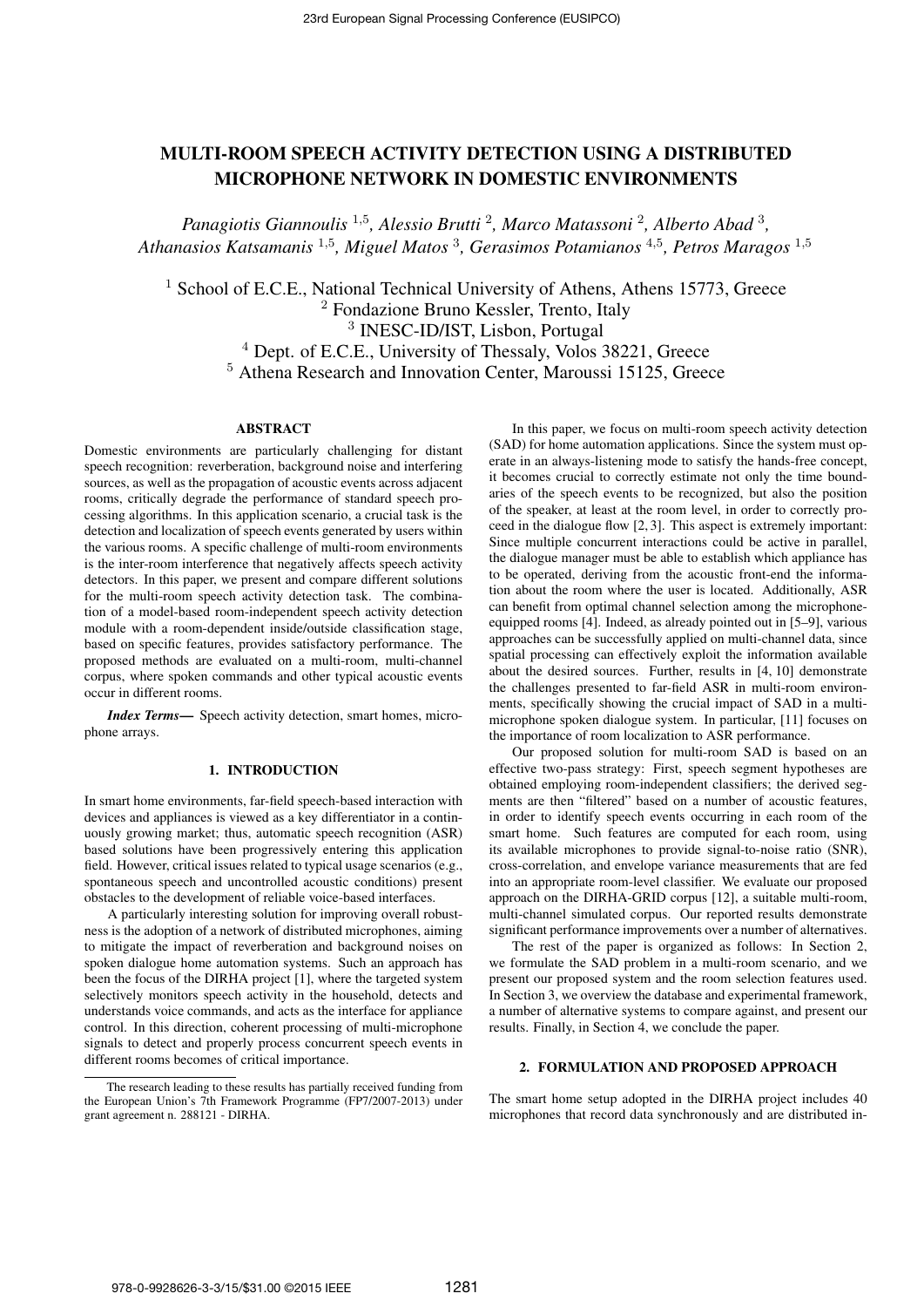

Fig. 1. The layout of the DIRHA smart home (approximately 10  $\times$  $9 \times 2.7$  m<sup>3</sup> in size) with locations of the 40 microphones in its five rooms shown (on the apartment walls and ceilings). Squares and arrows (in color) indicate the possible positions and orientations of acoustic events in the DIRHA-GRID simulated database [12].

side five rooms of an actual apartment; of these, 15 are located in the Livingroom, 13 in the Kitchen, 7 in the Bedroom, 3 in the Bathroom, and the remaining 2 in the Corridor, as depicted in Fig. 1. All microphones are placed on the room walls, with the exception of the Kitchen and Livingroom that are each also equipped with a ceiling array of 6 microphones, arranged in a star-like fashion.

## 2.1. Problem formulation

Let us denote<sup>1</sup> by  $x_m^r(t)$  the signal captured by the m-th microphone  $(m = 1, \ldots, M_r)$  of the r-th room  $(r = 1, \ldots, R)$  of the smart home, and by  $\mathbf{x}_t = [x_1^1(t), \dots, x_{M_1}^1(t), \dots, x_1^R(t), \dots, x_{M_R}^R(t)]$ the multi-channel vector consisting of all microphone signals.

For room-dependent SAD, we are interested in detecting speech events occurring in a specific room, neglecting any other non-speech or speech events produced in other rooms. Defining our speech/non-speech model with 2 states,  $S_0$  (for speech) and  $S_1$  (for non-speech), and given the observation vector  $X = [\mathbf{x}_1, \dots, \mathbf{x}_T]$ , the goal is to derive state sequences  $Q^r = [q_1^r, \ldots, q_T^r]$ , for each room  $r \in \{1, ..., R\}$ , where  $q_t^r \in \{S_0, S_1\}$ , that maximize their joint conditional probability  $p(Q^1, \ldots, Q^R | \mathbf{X})$ .

In contrast, for room-independent SAD, the goal is to find the sequence of states  $Q' = [q_1, \ldots, q_T]$  that maximizes probability  $p(Q'|\mathbf{X})$ . The resulting state sequence represents a speech/nonspeech segmentation for the entire home. This of course constitutes a simpler case than room-dependent SAD, since there is no need to address possible interference among rooms or concurrent speech events, but, as also mentioned in the Introduction, may be inadequate for multi-room smart home automation applications.

## 2.2. System overview

Our proposed approach operates in two steps, as schematically depicted in Fig. 2. In the first step, a speech/non-speech segmentation is obtained for the entire home using a room-independent SAD module. In the second step, the resulting speech segments are further processed in order to decide whether they occurred inside or outside a given room. This step employs support vector machine (SVM) classifiers, and it relies on a set of carefully crafted room selection features. Details are discussed in the next subsections.



Fig. 2. Block diagram of the proposed room-dependent SAD system.

# 2.3. Room-independent SAD

The multi-stream Gaussian mixture model (MS-GMM) based SAD system of [13] exploits multi-channel data to produce a roomindependent speech/non-speech segmentation. Given a set of GMMs (for speech and non-speech), denoted by  $\lambda_n^r$ , each trained on data of a single microphone channel  $m$  in room  $r$ , the log-likelihood of room-independent speech/non-speech state  $q_t$ , given multi-channel observations  $x_t$ , is accumulated as:

$$
\mathcal{L}(q_t \,|\, \mathbf{x}_t) \ = \ \sum_{r=1}^{R} \sum_{m=1}^{M_r} \log \ p\ (q_t \,|\, x_m^r(t) \,;\lambda_m^r) \quad . \tag{1}
$$

Viterbi decoding is then employed to derive the most likely speech/nonspeech state sequence  $Q'$ .

## 2.4. Room selection features

As a result of the above step, a number of speech event segments are produced, defined by their starting and ending time stamps,  $(t_s, t_e)$ . In the second step of the proposed approach, three room-selection features are defined over such segments, computed for each room of the smart home. These features are chosen based on the expectation that speech signals originating from outside a room typically exhibit lower energy and higher reverberation characteristics, compared to speech events occurring inside the room.

### *2.4.1. K-best room SNR dominance (K-SNRD)*

To compute this feature, for a given speech segment, the system first estimates  $t_s+\Delta t$ 

$$
SNR_m^r(t_s, t_e) = \frac{\sum_{t=t_s}^{t_s} x_m^r(t)^2}{\sum_{t=t_s - \Delta t}^{t_s} x_m^r(t)^2},
$$
 (2)

for each microphone m in room r, where  $\Delta t$  is a parameter that controls the amount of speech and silence considered in the SNR estimation. Subsequently, microphone set  $\mathcal{M}_K$  is determined, consisting of the  $K$  channels with the highest SNRs of (2); and, finally, the K-best room SNR dominance feature  $(K\text{-SNRD})$  for room r is computed as the difference between the sum of SNR values for the microphones of set  $\mathcal{M}_K$  that belong to room r and the sum of SNRs of microphones in  $\mathcal{M}_K$  that belong to the other rooms, namely:

$$
\sigma^{r}(t_s, t_e) = \sum_{m \in \mathcal{M}_K} \text{SNR}_{m}^{r}(t_s, t_e) - \sum_{r' \neq r} \sum_{m \in \mathcal{M}_K} \text{SNR}_{m}^{r'}(t_s, t_e) \quad . \quad (3)
$$

#### *2.4.2. Room microphone cross-correlation (Coh)*

The inter-microphone cross-correlation function is a good estimator of the degree of reverberation of a signal [14]. For a signal window

<sup>&</sup>lt;sup>1</sup> We use such notation for the signal (and time index), denoting either signal samples or windowed signals (with corresponding subsampling of the time index), depending on the required derivations.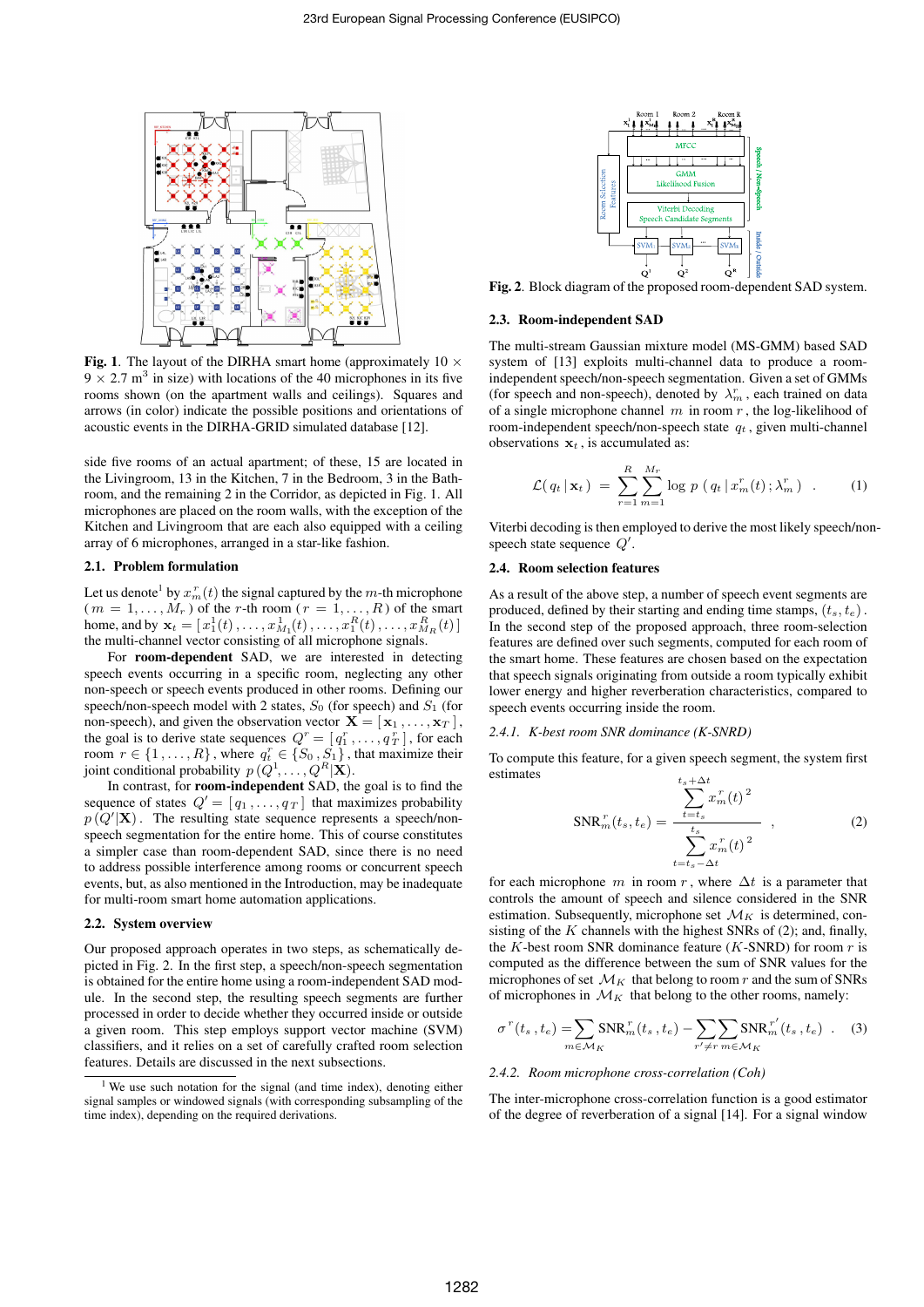

Fig. 3. Histograms of the "5-SNRD", "Coh", and "EV" features, introduced in Section 2.4, for speech occurring inside and outside the DIRHA smart home Bedroom (see also Fig. 1), for the "test1" set of the DIRHA-GRID corpus (see also Section 3.1).

starting at a given time  $t$ , we denote the maximum value of intermicrophone cross-correlation as:

where 
$$
w_m^r(k)
$$
 are the sub-band weights that are usually set to  $1/n$ , with *n* being the number of sub-bands.

$$
c_{m\,m'}^{\,r}(t) = \max_{\tau} R_{x_m^{\,r}x_{m'}^{\,r}}(\tau, t) \quad , \tag{4}
$$

where  $m$ ,  $m'$  are two adjacent microphones in the same room  $r$ , and  $R_{x_m^r x_m^r}(\tau, t)$  is the cross-correlation between windowed signals  $x_m^r(i)$  and  $x_{m'}^r(t)$ , with  $\tau$  denoting the time lag. The quantity in (4) is expected to reach high values when an acoustic event occurs inside room  $r$ , where microphones  $m$  and  $m'$  are located, compared to events occurring outside it, in which case, direct source to room microphone propagation paths do not exist [11].

For a given speech segment, our system computes (4) between pairs of adjacent microphones over fixed-size sliding windows inside the segment. Then, the final cross-correlation feature  $C^{r}(t_s,t_e)$ for room r and segment  $(t_s, t_e)$  is obtained by averaging over the segment the maximum cross-correlation among all pairs of adjacent microphones  $m, m'$  in room r (denoted below as  $m, m' \in r$ ):

$$
C^{r}(t_s, t_e) = \underset{t \in (t_s, t_e)}{\text{avg}} \left\{ \underset{m, m' \in r}{\text{max }} c_{m, m'}^{r}(t) \right\} \quad . \tag{5}
$$

Note that this feature uses the simple cross-correlation function instead of its generalized versions [15], in order to also take advantage of the signal energy attenuation.

#### *2.4.3. Room envelope variance (EV)*

The distortion measure proposed in [16], named envelope variance (EV), is based on the idea that reverberation smooths the short-time speech energy, so its effect may be observed as a reduction in the dynamic range of the corresponding envelope. This measure has been shown to be a good indicator of the amount of reverberation in each microphone for automatic channel selection purposes [16]. To obtain the EV, first the  $k$ -th sub-band envelope of channel  $m$  at time t is computed as:

$$
\hat{X}_m^r(k,t) = e^{\log[X_m^r(k,t)] - \mu_{\log[X_m^r(k)]}},
$$

where  $X_m^r(k, t)$  is the short-time filter-bank energy (FBE), and quantity  $\mu_{log[X_m^r(k)]}$  denotes the mean of the log-FBE of each sub-band, computed over time. Such normalization allows for constant channel effects removal. Then, the variance of each sub-band envelope is computed after cube root compression:

$$
V_m^{\,r}(k) \; = \; \text{Var} \left[ \, \hat{X}_m^r(k,t)^{1/3} \, \right] \; ,
$$

and the weighted average variance over all sub-bands as:

$$
EV_m^r = \sum_k w_m^r(k) \frac{V_m^r(k)}{\max\limits_{\substack{r' \in \{1, \ldots, R\} \\ m' \in \{1, \ldots, M_{r'}\} }} \frac{V_m^r(k)}{V_{m'}^{r'}(k)}},
$$
(6)

In this work, we define the room envelope variance as the maximum value of the envelope variance (6) over all microphones in room r (denoted below as  $m \in r$ ). In practice, we compute it in fixed-size sliding windows (extending notation of (6) to  $EV_m^r(t)$ ), and averaging the result; namely, for a given segment  $(t<sub>s</sub>, t<sub>e</sub>)$ , the "room EV" is computed as:

$$
EV^{r}(t_{s}, t_{e}) = \underset{t \in (t_{s}, t_{e})}{\text{avg}} \left\{ \underset{m \in r}{\text{max}} \ E V_{m}^{r}(t) \right\} \quad . \tag{7}
$$

## 2.5. Feature combination for room selection

The features introduced above provide significant room discrimination information as shown in Fig. 3, which depicts histograms of the feature values obtained for speech segments inside and outside a particular room of the DIRHA-GRID corpus (see Section 3.1). Therefore, in the second step of our proposed system, we proceed to exploit them for room localization.

In particular, using the features of (3), (5), and (7), for each room r, and for each segment ( $t_s, t_e$ ) returned by the room-independent SAD, we form the 3-dimensional feature vector

$$
\theta^{\,r}(t_s, t_e) \,=\, [\,\sigma^{\,r}(t_s, t_e)\,,\,C^{\,r}(t_s, t_e)\,,\,EV^{\,r}(t_s, t_e)\,]\,\,. \tag{8}
$$

Further, in order to jointly process the observations from all rooms, we perform early fusion by concatenating all room-specific feature vectors  $(8)$  into a single one. This yields a 3R-dimensional vector for the segment of interest,

$$
\theta(t_s, t_e) = [\theta^1(t_s, t_e), \dots, \theta^R(t_s, t_e)] \tag{9}
$$

Based on feature vector (9), a linear SVM classifier is trained for each room to discriminate between speech segments inside it vs. outside. The outputs of these classifiers determine the final room-dependent segmentation  $Q<sup>r</sup>$ , defined in Section 2.1. Note that the adoption of  $R$  parallel classifiers allows for the detection of multiple overlapping events in different rooms.

## 3. EXPERIMENTS AND RESULTS

#### 3.1. Experimental framework: Database and metrics

For evaluating our proposed approach, we conduct experiments on the DIRHA-GRID corpus [12], a multi-microphone, multi-room simulated database, developed as part of the DIRHA project activities. This database contains a set of acoustic scenes of one-minute each in duration, "observed" by the 40 microphone channels distributed in the DIRHA apartment, following appropriate mixing of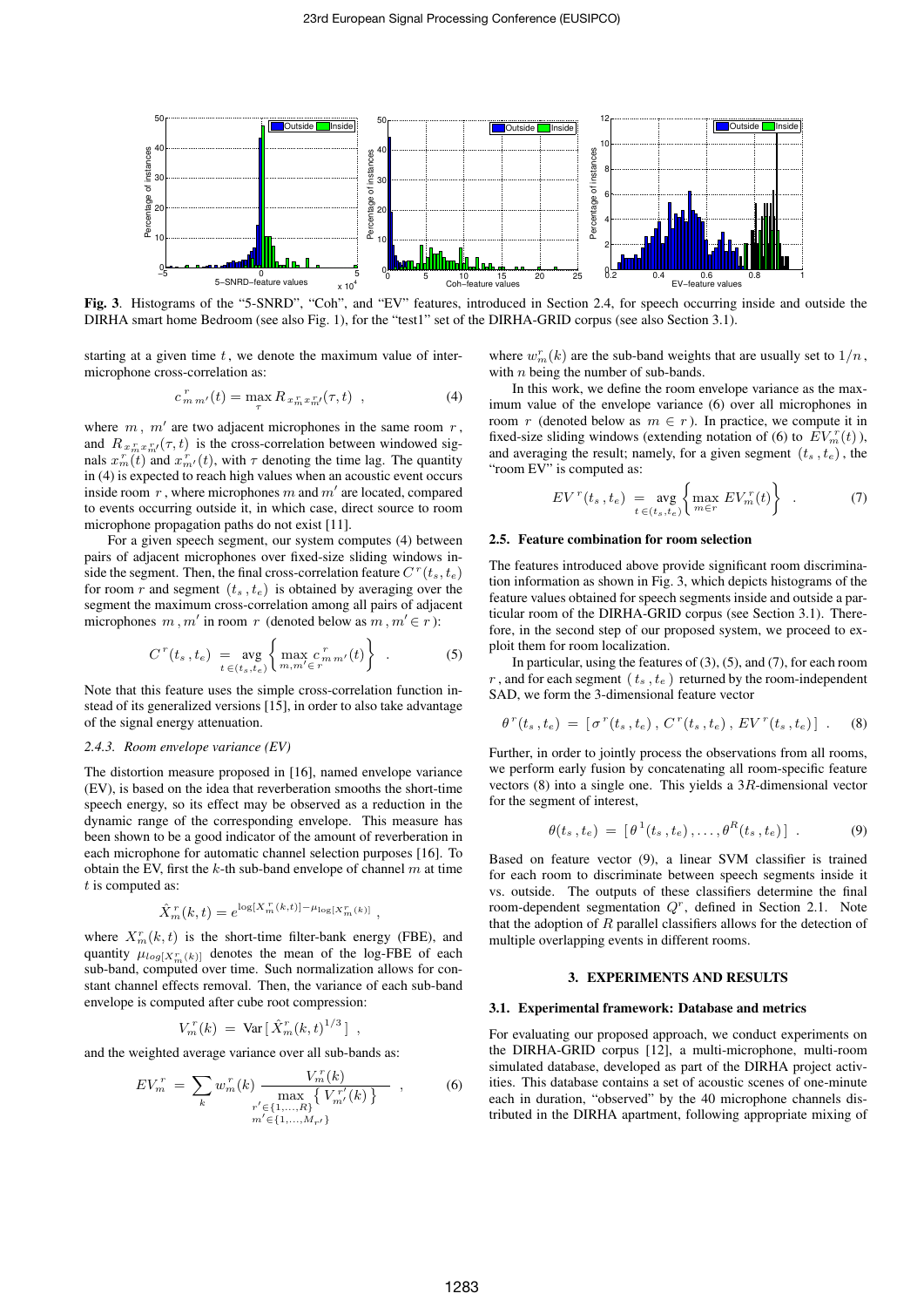| (classifier)<br>System   | F-score | Prec. | Recall |
|--------------------------|---------|-------|--------|
| <b>Baseline</b><br>(GMM) | 84.49   | 79.09 | 90.67  |
| Contrastive 2<br>(MLP)   | 83.07   | 75.00 | 93.09  |
| Proposed (MS-GMM)        | 90.79   | 95.33 | 86.68  |

Table 1. Evaluation of room-independent SAD modules on DIRHA-GRID test data. All results (F-score, precision, and recall) are in %.

source material with measured room impulse responses. Each acoustic scene is composed of both speech, i.e., short English commands from the GRID database [17], and non-speech acoustic events, i.e., typical home noises. Both speech and non-speech events can take place in any of the microphone-equipped rooms, occurring randomly in time and space, within a specified set of possible source locations and orientations (see also Fig. 1). In particular, a variable number of short commands (ranging from 4 to 7) appear in each acoustic scene. Overlap in time between speech and non-speech sources is possible, while overlap between speech sources is not allowed. The corpus is divided into 3 chunks ("dev1", "test1", and "test2") containing 75 acoustic sequences each, with 12 different speakers (6 male and 6 female) appearing in each. In our experiments, we use the "dev1" set for training speech/non-speech models and for feature extraction parameter tuning. We employ the remaining two sets ("test1" and "test2", totaling 150 sequences) for evaluation.

For reporting results, we adopt the recall, precision, and F-score metrics, all computed at the frame level (every 10 ms). In the roomindependent case, we evaluate one SAD output, i.e., sequence of time-stamped speech events, over the entire apartment for all 150 acoustic test sequences. For room-dependent SAD, we typically evaluate five SAD outputs (one per room) for all 150 acoustic scenes.

### 3.2. Evaluated systems

In addition to our proposed two-step room-dependent SAD system, for comparison, we also evaluate an alternative baseline for roomindependent SAD and two contrastive room-dependent systems.

#### *3.2.1. Implementation details of the two-step proposed system*

The 40 GMMs (one for each microphone) of the first step of our system (see Section 2.3) operate on the typical acoustic front-end of 13 dimensional MFCCs with their  $\Delta$ 's and  $\Delta\Delta$ 's appended, extracted over 25 ms frames with a 10 ms shift. Each class model (speech/nonspeech) employs 32 Gaussians with diagonal covariances.

Regarding room selection features (Section 2.4), in (2),  $\Delta t$  is set to 0.5 s. Further, in (5), 100 ms windows with a 25 ms shift are used, and, in (7), 600 ms windows with a 50 ms shift. Note that the dimensionality of feature vector (9), used in SVM-based room selection, is 15, when all five smart home rooms are considered, or 12, in case the Corridor is excluded (see also Section 3.3).

#### *3.2.2. Room-independent SAD baseline*

In order to demonstrate the effectiveness of channel fusion in our proposed approach (see (1) in Section 2.3), a simple alternative for room-independent SAD is considered. This baseline employs R room-specific speech/non-speech GMMs, each trained on a single representative microphone of the corresponding room, using an identical front-end and model complexity, as discussed in Section 3.2.1. The system produces separate room-dependent speech/non-speech state sequences using the Viterbi algorithm (thus, 5 sequences are obtained), with the final, room-independent segmentation resulting as the union of the speech event hypotheses generated for each room.

Table 2. Room-dependent SAD performance (in F-score, %) on the DIRHA-GRID test data, when employing the various room selection features of Section 2.4 in the second step of the proposed method, assuming ground-truth room-independent SAD boundaries. Results are depicted for each of the five rooms of the smart home of Fig. 1.

| Features | Liv.  | Kitch. | Bath. | Bed.  | Cor.  |
|----------|-------|--------|-------|-------|-------|
| 5-SNRD   | 62.03 | 72.55  | 29.32 | 79.57 | 12.50 |
| Coh      | 84.78 | 89.38  | 91.96 | 89.88 | 22.34 |
| EV       | 85.56 | 90.55  | 79.50 | 88.70 | 23.76 |
| all      | 88.55 | 93.26  | 95.02 | 91.90 | 25.86 |

#### *3.2.3. Contrastive 1: Single-step room-dependent SAD with GMMs*

As an alternative to the proposed, we consider a single-step system that employs three-state GMMs (3s-GMM), one for each room. In particular, one state is used to model "speech inside" the room, another "speech outside" it, and a third "non-speech". Similarly to Section 3.2.2, a single microphone for each room is considered, and room-dependent audio stream segmentations are obtained by Viterbi decoding (considering the three possible states). For the final roomdependent SAD, events labeled as "speech outside" are set to "nonspeech" for that particular room.

#### *3.2.4. Contrastive 2: Two-step room-dependent SAD with MLPs*

We also consider the system of [18], which, instead of GMMs, employs multi-layer perceptron (MLP) models, followed by a finite state machine decoder, for speech/non-speech segmentation. In more detail, this constitutes a two-step system, where, first, segmentations for each room are obtained based on MLPs and channel combination via majority voting. Then, as a second step, simple strategies using EV measures are exploited to "filter" speech segments as occurring inside or outside each room, thus yielding the desired room-dependent SAD. Note that the output of the first stage can also provide room-independent SAD, based on the union of the initial MLP segmentations per room.

#### 3.3. Experimental results

We first evaluate room-independent SAD performance of the systems discussed above (typically, their first steps), presenting results in Table 1. One can readily observe that in terms of F-score, the MS-GMM based proposed method achieves approximately a 40% relative error reduction compared to the baseline GMM approach of Section 3.2.2, improving F-score from 84.49% of the latter to 90.79%. Clearly, exploiting all 40 microphones (instead of one per room) and fusing likelihood scores by (1), as opposed to fusion of singlemicrophone SAD outputs, improves performance significantly.

Regarding room-dependent SAD, we first investigate the capacity of the proposed room selection features of Section 2.4 to discriminate between speech occurring inside or outside a room, given the room-independent segmentation. Table 2 reports the SVM-based classification performance (in terms of F-score) of different feature sets for each room of the DIRHA smart home, using ground-truth room-independent SAD boundaries. In all single feature cases, 5 dimensional vectors are produced (one feature per room), yielding 15-dimensional vectors when all 3 feature sets are considered (see also (9)). Clearly, the combined feature vector outperforms any single feature set, suggesting that different features carry complementary information for room selection. In addition, we can observe a large performance drop in the case of the Corridor, compared to the